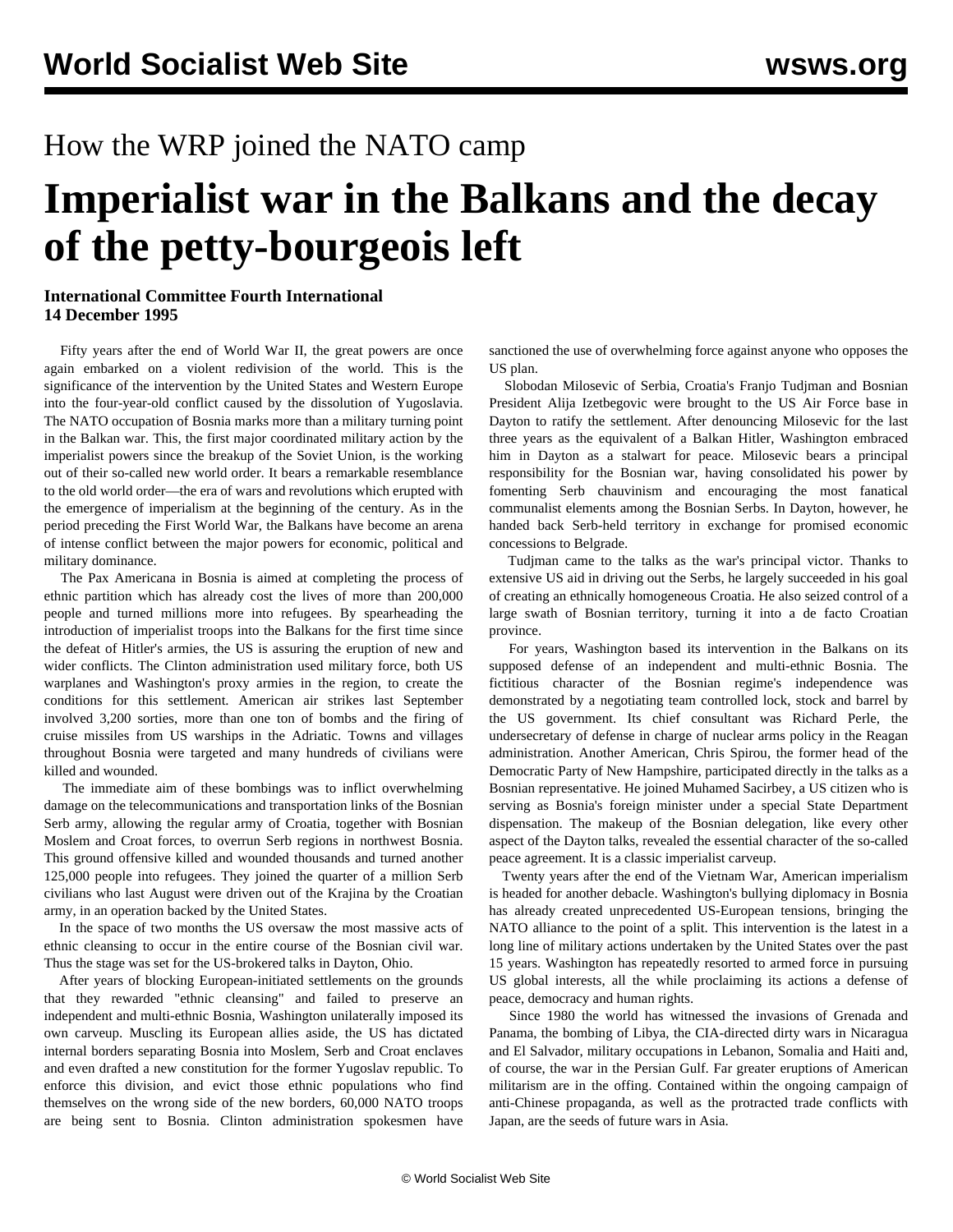Having lost the economic hegemony which it acquired following the Second World War, US imperialism with ever greater frequency falls back on its residual military might to achieve its aims. The moribund bureaucracies which dominate the workers movement in the United States and all over the world have neither the ability nor the inclination to oppose any actions by the imperialists. They are primarily responsible for politically disorienting the masses of workers, creating a crisis of social consciousness of such proportions that the vast majority of people are blinded to the catastrophic dangers inherent in these developments.

#### **Bosnia and the left**

 For a broad social layer which became politically radicalized in the 1960s and early 1970s, the events in Bosnia have been the occasion for a sharp lurch to the right. Many of those who were active in the old protest movements against the military interventions and oppressive actions of imperialism have today helped prepare its entry into the Bosnian war. In an earlier period, some of them joined organizations with revolutionarysounding names and adopted pseudo-Marxist phraseology, while others became pacifists and liberal humanitarians. They denounced the most egregious crimes of imperialism, while advocating such remedies as student power, women's liberation and various forms of nationalism. They all failed to base their politics on the class struggle and shared a profound skepticism toward the revolutionary role of the working class. Now they have been swept along by powerful class forces which they themselves do not comprehend.

 Liberal pundits such as Anthony Lewis, atoning for their opposition to the war in Vietnam, have written column after column demanding that Washington and the other imperialist powers carry out military strikes. They argued that in the post-Cold War era imperialist policy must be driven by a moral imperative—in this case, to punish the Serbs. Figures like the author Susan Sontag and the actress Vanessa Redgrave have made pilgrimages to Sarajevo to support imperialist intervention, much as they and those like them, in an earlier period, made visits to Hanoi or Beirut to oppose it. They do not even stop to consider the significance of their own evolution.

 Others have found in Bosnia the opportunity to complete a protracted turn to the right. In the United States, Tim Wohlforth, who broke with the Trotskyist movement more than two decades ago, announced his support for US military action in Bosnia in an article entitled "Give War a Chance." Addressing himself to a wide layer of former antiwar protesters who are now supporting imperialist intervention, he declared: "We must put on our marching shoes, unfurl our banners and raise our fists in the air, demanding military action when it is morally required." Adriano Sofri, the former leader of the Italian radical group Lotta Continua, called for immediate military action against the Serbs. "I would bomb them, just bomb them," he told the press.

 Nowhere has the question of Bosnia provoked such an intense political catharsis as in Germany. In 1945, after its complicity in the most horrific crimes in human history, the German petty bourgeoisie took off its swastikas and adopted the posture of pacifism. A mass protest movement built along these lines survived well into the 1980s and is continued to this day in the form of the Green party. Since the fall of the Berlin Wall and German reunification, however, the lineup of political and class forces has shifted dramatically. The German bourgeoisie, its political and economic power substantially strengthened, is once again venturing onto the world stage. The former protesters have been swept along in the wake of German capital. Yesterday's Green party flower children are disavowing pacifism and demonstrating their loyalty to the German nation by

advocating NATO air strikes and calling for the military to retrace the World War II path of the Wehrmacht in the Balkans. Daniel Cohn-Bendit, the former firebrand of student protest in 1968, has emerged as an advocate of a "humanitarian" imperialist intervention, while Jurgen Habermas, leading figure in the Frankfurt School, announced that "with trembling hand" he was compelled to back military action. On an international scale, the same people who protested against imperialist aggression in an earlier period now support ethnochauvinist warfare, NATO bombing raids and US occupation, all in the name of human rights and national self-determination.

 The term "left," if applied uncritically to describe these elements, serves to obscure rather than clarify, because it fails to take into account their evolution. It would perhaps be more accurate to refer to this social and political tendency as the camp of petty-bourgeois ex-radicals.

#### **Behind the turn to imperialism**

 Representatives of this tendency give revulsion over Serbian atrocities as the reason for their swing into the imperialist camp. This is hardly a satisfying explanation for such a sweeping political realignment. There is no question that the Serb nationalist forces have carried out the most widespread atrocities. But Croat army troops and militias are guilty of similar outrages against Serbs in Croatia and both Serbs and Moslems in Bosnia. Moslem forces have launched such attacks on Serbs and Croats in Bosnia. All of these nationalist factions are led by political scoundrels, ex-Stalinist bureaucrats and communalist politicians attempting to carve out states based on the reactionary principle of ethnicity. In the final analysis, all of them function as the agents of one or another imperialist faction seeking a new redivision of the Balkans.

 If one were to accept the claim that a political approach to the former Yugoslavia must involve choosing sides between contending nationalist factions, based on the relative brutality of the actions taken against them, then one could make a compelling case for the Serbs of Krajina, expelled en masse from their homeland. Yet the suffering of the Krajina Serbs has evoked no sympathy whatsoever from those who demanded "humanitarian" intervention in Bosnia. On the contrary, not a few of them hailed the anti-Serb offensive as a victory for Croatian "selfdetermination." Behind their morality campaign, they have seized on Bosnia as an opportunity to align their politics with those of imperialism. This is not a matter of the political evolution of individuals, but rather the outcome of deep-going social processes.

#### **The collapse of Stalinism**

 Great events have produced this stampede into the camp of imperialism. The collapse of the Stalinist bureaucracies in the Soviet Union and Eastern Europe has removed an essential prop for those who engaged in protest politics in a previous period. This social layer based its leftism not on the independent struggle of the working class, but on the apparent strength of Stalinism. It long ago abandoned revolutionary socialist politics and grew increasingly cynical over the prospects for a genuinely progressive transformation of society. Thus, it readily accepted the claims of the bourgeoisie that the USSR's dissolution represented the end of any socialist alternative.

 The relationship of this section of the petty bourgeoisie to the working class has, moreover, been fundamentally altered by the decay of the old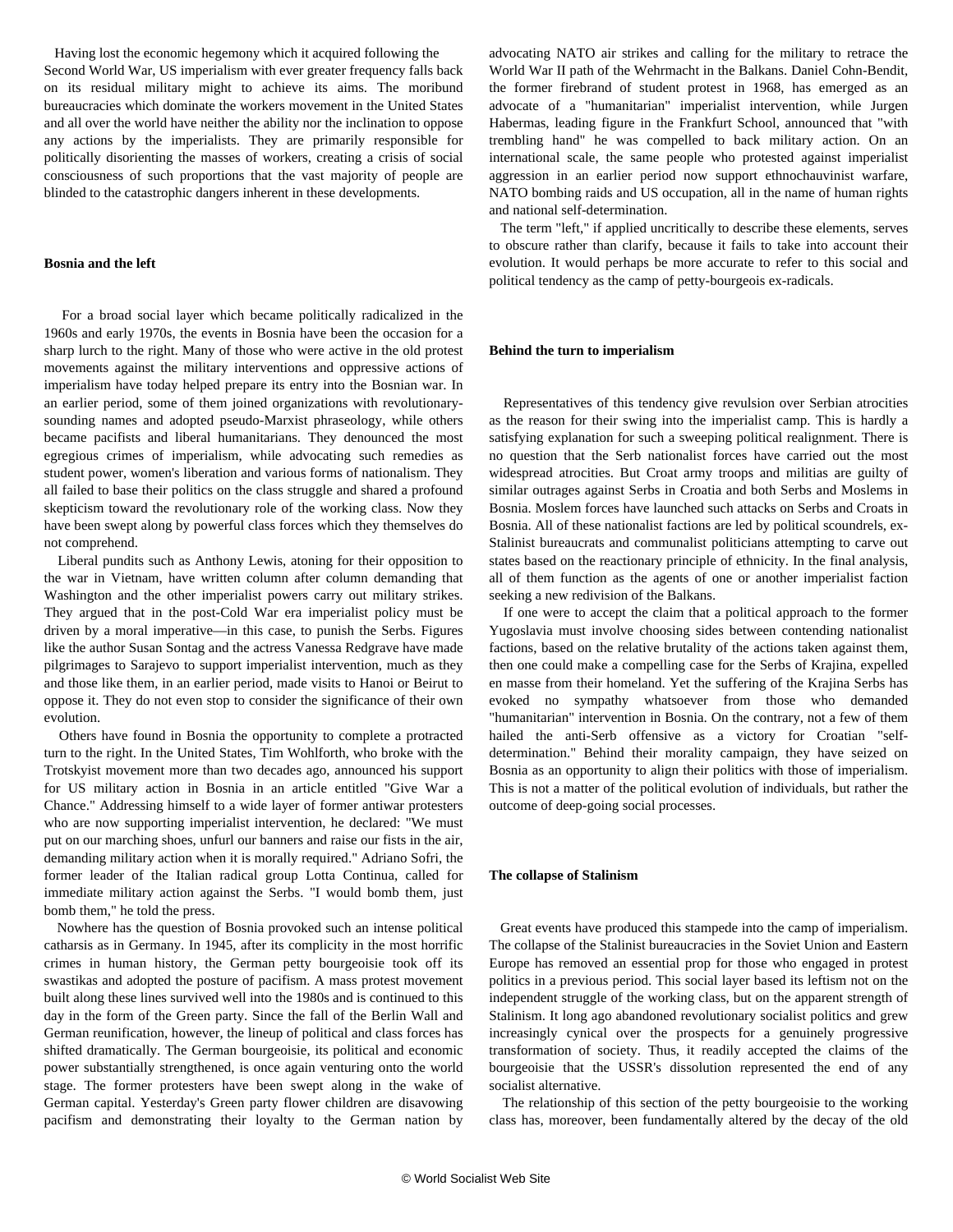Stalinist, social democratic and trade union bureaucracies, which constituted the official labor movements in country after country. The workers movement no longer provides the petty-bourgeois left with the same sources of employment or paths to political influence. Moreover, welfare state systems which tied its fate at least partially to the well-being of the working class are being systematically dismantled.

 The representatives of this layer have undergone a definite social evolution. Many came initially from privileged upper middle class families. Over time, they have been drawn back by personal, social and cultural ties to their old milieu. Their way of life, their income level, their social connections link them more closely to the wealthy upper middle class and the bourgeoisie itself than to the broad masses of working people, from whom they are ever more distant and alienated.

 This shift is part of a social polarization that has widened over the past two decades. For the working class and growing sections of middle class people, sweeping changes in the forms of capitalist production have meant the "downsizing" of jobs, living standards and social conditions. But a section of the former radicals have found comfortable berths as university professors, union bureaucrats, parliamentary politicians or in similar pursuits, and have seen their own share of the wealth increase. Others less fortunate bitterly regret their previous political activities and blame them for blocking their elevation to a more privileged financial status. This provides an even more powerful impulse to make amends. Bosnia became a way for this layer to announce its return to the official consensus of bourgeois politics.

#### **The WRP: from "revolutionary morality" to imperialist morality**

 The most shameless expression of this general turn to pro-imperialist politics is to be found in the British Workers Revolutionary Party led by Cliff Slaughter. It is 10 years since an internal crisis erupted in the WRP, culminating in its split from the International Committee of the Fourth International in February 1986. A decade after severing its formal ties with Trotskyism, Slaughter's WRP has placed itself squarely in the camp of imperialism. For the past three years this party's principal political activity has been organizing aid convoys to the Bosnian city of Tuzla through its pseudohumanitarian front, "Workers Aid for Bosnia." It has used these convoys to agitate for the "opening of the northern route," a militarily strategic corridor, which has been the focus of a triangular struggle between Serb, Croat and Moslem forces.

 Now the WRP's efforts are to find fulfillment. The US Army is preparing to send tens of thousands of soldiers and tanks down this route and into Tuzla, where it will set up its headquarters. Slaughter and Co. have every right to demand that their next "aid" convoy be given a place of honor in NATO's baggage train. The WRP's political interventions have helped pave the way for this imperialist occupation.

 In the months leading up to the NATO intervention, the WRP sponsored a "Nonstop picket for Bosnia" on Downing Street. While London's Whitehall has seen its share of protests, this is perhaps the first time an organization identifying itself as part of the left has taken to the streets to denounce a British prime minister for failure to take military action.

 When Croatia carried out its US-backed invasion of Krajina, the WRP responded in what can only be described as a pogromist manner. An article published in the August 12 issue of its newspaper Workers Press hailed the Croatian military's mass expulsion of Serb civilians in terms indistinguishable from those used by Croat right-wing extremists.

 The article applauded "the Croatian army's smashing of the Serb Chetnik gangster statelet in the ... Krajina." It enthusiastically described how "Croatia celebrated its triumph in Knin, the Krajina Serb Ûcapital'" and proclaimed the Bosnian people's "gratitude for the Croat soldiers' bold victory."

 The Croatian army carried out its offensive with direct and substantial backing from Washington and Bonn. Germany bankrolled the right-wing regime of Franjo Tudjman in turning his force of Ustashe thugs into one of the most well-equipped armies in all of Europe. High-ranking US military officers, including the former army chief of staff, were brought in under the cover of a private corporation, licensed by the US State Department, to organize the offensive. None of this dampened the WRP's joy over Croatia's "bold victory."

 When NATO bombing began a month later, the WRP voiced support. Citing Bosnian praise for the NATO intervention, Workers Press wrote: "We have every sympathy with this understandable, natural response. We have none whatsoever for the whingeing [sic] Ûlefts', Christian pacifists and Stalinists who have rushed into print to protest on behalf of poor General Mladic and his men, after refusing to do anything for Bosnia or its people in three and a half years of war."

 The WRP's reservations about the US bombing of Serb towns and villages were strictly tactical: "If NATO airpower was really being used on the side of the Bosnians ... military logic would mean that Bosnian forces be allowed to follow up on the ground." The WRP's concerns proved ill-founded. As events quickly proved, the NATO bombing was employed as air cover for the actions taken "on the ground" by the Croatian and Bosnian armies—the overrunning of most of northwest Bosnia.

 The reactionary political line and provocative practices of this party have thus established its position as a bit player in the government and media campaign promoting US-NATO intervention in the Balkans on the pretext of defending Bosnia.

 The split which took place in 1985-86 in the International Committee foreshadowed the broad international regroupment of the middle class left with imperialism. Confronted with a raging crisis inside the WRP, Cliff Slaughter explicitly rejected any attempt to deal with the political roots of the party's degeneration. Instead he insisted that all of its problems were the result of the monstrous behavior of one man, Gerry Healy, and declared that the real issue was one of "revolutionary morality." In this way, Slaughter worked deliberately to refound the WRP on the basis of reactionary, subjectivist politics and middle class hysteria.

 "Revolutionary morality" became the battle cry of those who felt that they had wasted their lives in the attempt to build a revolutionary party in the working class and had been cheated by history. They didn't want to deal with questions of program, perspective and theory; they just wanted a villain they could blame for all their troubles. Who could be bothered with politics and a class analysis when confronting a supposed monster like Healy? Slaughter proved a master at cultivating and manipulating these demoralized sentiments.

 On the basis of such a method, it is impossible to prepare the working class for the great struggles which it confronts. Petty-bourgeois moralism only serves to hand the working class over to imperialism. Karl Marx's great achievement, based on a philosophical revolution, was to introduce the method of historical materialism, raising politics above the level of moralizing and revealing the class struggle to be the motor force of history. The WRP, like broad sections of the left, has abandoned even the pretense of a historical materialist and class standpoint.

 The moods which seized the WRP in the mid-1980s have found an unmistakable echo in the approach taken by most middle class ex-radicals to the Bosnian crisis. Disdainful of a scientific and historical approach to the complex questions surrounding Yugoslavia's breakup, they too sought villains to hate and readily accepted those proffered by the bourgeois media—the Serbs. This "revolutionary morality" has revealed itself to be the morality of NATO, the US State Department and the British Foreign Office.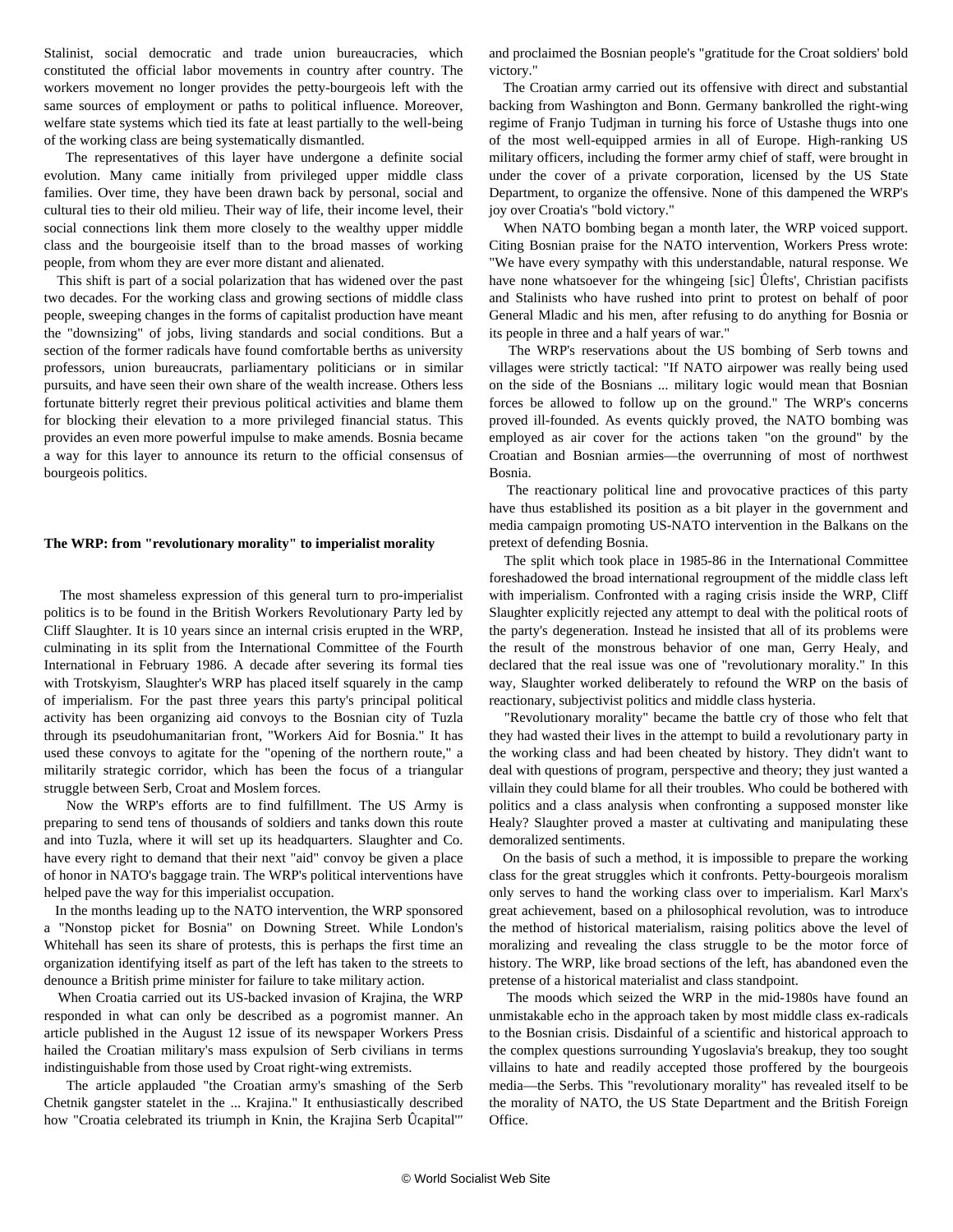#### **Attila Hoare**

#### **Bosnia and the disintegration of Yugoslavia**

 The WRP based its Bosnian intervention on a line elaborated by Attila Hoare, a Croat nationalist student at Cambridge University. Hoare developed the thesis that the struggle in the former Yugoslavia centered on the right of Croatia and Bosnia to "national self-determination." The realization of this "right," he said, was bound up with the development of "modern, industrialized Yugoslav capitalism."

 Hoare's last major contribution to the WRP's pseudotheoretical justifications for its operations in the former Yugoslavia was a reply issued in the summer of 1994 to the International Committee of the Fourth International's statement Marxism, Opportunism & the Balkan Crisis. This IC statement exposed the reactionary politics of the WRP in the context of a historical examination of the national question and its particular development in the Balkans.

 In his reply, Hoare expanded on his chauvinist theory of history, describing the partisan struggle against the Nazis and their local collaborators as a fight for "the individual liberation of each Yugoslav nation" ... from each other. He proclaimed as the main achievement of the Tito regime the creation of a state apparatus in which "Croats, Slovenes, Bosnians and Macedonians could now fill bureaucratic posts at both the republican and federal level. This was what gave substance to the republics established by the revolution; it also allowed these new bureaucracies to crystallize into new bourgeoisies over the course of the next 45 years."

 According to this thesis, the historic contribution of the Yugoslav revolution was the "crystallization" of a Croatian bourgeoisie under the leadership of Franjo Tudjman! Hoare concluded his reply with an overview of the Yugoslav and world situation: "In Bosnia the working class has been largely physically destroyed; in Serbia and Croatia we have virtually no workers opposition; in Western Europe the workers movement is greatly demoralized, with many of its leaders and groups supporting imperialism in the Balkans. We are still at the stage of trying to rebuild working class internationalism through rallying support for the Bosnian national-liberation struggle. It is highly likely, if not probable, that we shall not get past this stage. Yet to be honest about the position we are in, and to develop our strategy accordingly, is worth infinitely more than any amount of sectarian ranting."

 This sums up the outlook of the broad spectrum of the left as it renounces any pretense of basing its politics on the working class and the struggle for socialism: the working class is defeated; socialism is off of the historic agenda and there is nothing more to be done than line up with one or another ethnocommun-alist movement. Hoare has gone on to contribute his nationalist tracts to other anti-Marxist organizations, including the motley alliance of revisionists and state capitalists in the US which publishes the misnamed journal Against the Current.

 Since Hoare's departure, the WRP has done nothing to deepen its conception of the "right to self-determination." Objective events, however, have further illustrated the reactionary character of this demand in the present epoch. Croatia's realization of its "national self-determination" has found expression in the expulsion of a quarter of a million people from their land, with the full support of the WRP.

 Slaughter has made no attempt to square his attitude toward Bosnia with the perspective of Marxism or with a historical materialist analysis of the rise and fall of Yugoslavia. The WRP contents itself with the conceptions and terminology of imperialist diplomacy, proclaiming its defense of "multi-ethnic" Bosnia against "Serb aggression," without bothering to spell out the origins of either the one or the other.

 Bosnia's origins as a formally independent state are bound up with Yugoslavia's dissolution. The WRP has repeatedly declared its support for this development, hailing the formation of independent states of Slovenia, Croatia and Bosnia-Herzegovina as victories for "national liberation movements" and part of the "great revolutions which swept Europe in the period 1989-91." It is indifferent to the lessons drawn by the Marxist movement on the development of the national question in the Balkans, a region in which imperialist powers have repeatedly sought to manipulate conflicts between small nations in order to assert their own dominance. This policy gave rise to the term "Balkanization." Today, as imperialism intervenes once again by instigating and exploiting the conflicts between Croat, Moslem and Serb, the WRP paints Balkanization in the rosy colors of "national liberation."

 The historic problem of the national question in the Balkans is the overlapping of territorial boundaries and ethnic populations. As a result of the region's subjugation by rival empires—Ottoman Turkish and Austro-Hungarian—and the movement of populations, both forced and voluntary, various peoples, most particularly the Serbs, found themselves divided by a number of different state borders. The Marxist movement sought to answer this problem by fighting for the unification of the working class throughout the region on the basis of the strategic demand for a socialist federation of the Balkans. Slaughter and the WRP have dismissed this program as "irrelevant" to the "real struggle" in the former Yugoslavia. Instead, they have promoted Bosnian Moslem and Croat nationalism against Serb nationalism.

 On the eve of the Balkan wars which preceded World War I, Leon Trotsky spelled out the economic and political necessity for breaking down the patchwork of statelets in the Balkan peninsula in order to establish a viable state. He warned, in words which seem prophetic more than 80 years later, that this would be achieved "either from above, by expanding one Balkan state, whichever proves strongest, at the expense of weaker ones—this is the road of wars of extermination and oppression of weak nations, a road that consolidates monarchism and militarism; or from below, through the peoples themselves coming together—this is the road of revolution, the road that means overthrowing the Balkan dynasties."

 After the Second World War the Tito regime attempted to overcome these divisions through a complex constitutional arrangement aimed at assuring security to Yugoslavia's various national minorities. The Bosnian war is the end result of this arrangement's disintegration under the combined impact of a deep economic and social crisis and the intervention of foreign capitalist powers.

#### **The international context**

 The development of Yugoslavia's crisis can be understood only within its historical and international context. In the decades following the Second World War, the regime founded by Josip Broz (Marshall Tito) played a pivotal role in the conflict between the Soviet bloc and Western imperialism. In 1944, as the war was drawing to a close, Churchill and Stalin met to divide up spheres of influence in the Balkans. According to the crude formula proposed by Stalin, influence in Yugoslavia would be split "50-50" between East and West. After initial conflicts with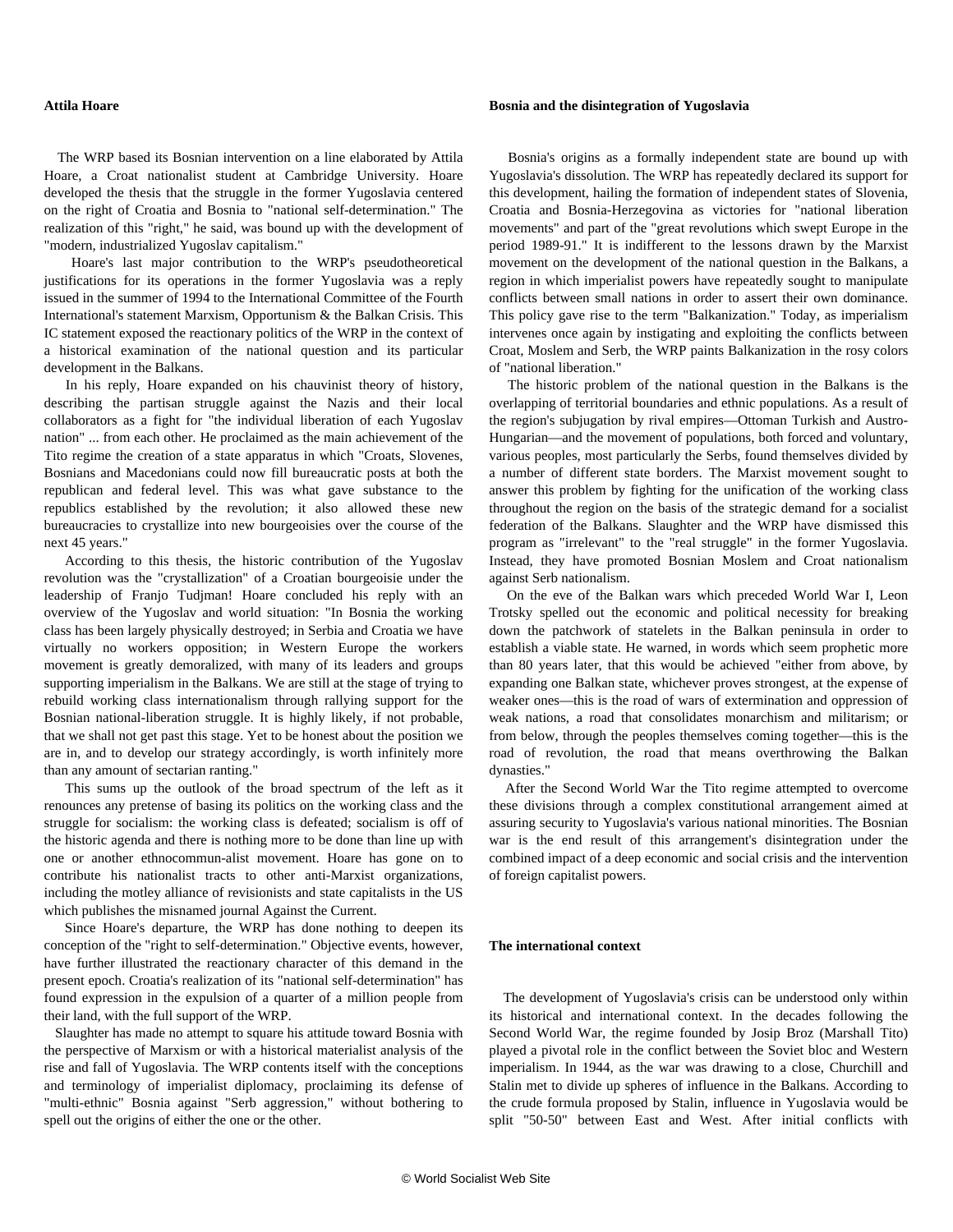imperialism over Trieste and the Greek civil war and the subsequent break with Stalin in 1948, Tito adapted his regime to the framework imposed by this deal between Stalinism and imperialism.

 With the Truman Doctrine of 1947, Washington took over the failing British empire's interests in the Balkans and forged a special relationship with Yugoslavia. Despite the Tito regime's socialist pretensions, Washington provided it with military aid, economic assistance, trade and credit. In return, Yugoslavia became a key factor in NATO's containment strategy toward the Soviet bloc, particularly in the Mediterranean. Tito was a principal sponsor of the Movement of Nonaligned Countries, which promoted the posture of neutrality in the conflict between the imperialist powers and the Soviet Union, particularly for the countries of Asia, Africa and Latin America. This standpoint suited the interests of bourgeois nationalist regimes like those of Nehru, Nasser and Sukharno, which were seeking to improve their bargaining position by playing Moscow off against Washington.

 The Tito regime was a master at this international balancing act. It used its unique geopolitical position to obtain favorable economic relations with the West, the Soviet bloc and the so-called developing countries. This in turn played a substantial role in the initial successes of Yugoslavia's system of "market socialism." At the same time, however, it made the Tito regime extremely vulnerable to the sweeping changes in international relations which began in the 1980s.

 The turn of the Eastern European and Soviet Stalinist bureaucracies toward capitalist restoration spelled the end of US imperialism's special relationship with the Yugoslav state. It no longer needed the regime in Belgrade as a military bulwark against the Soviet Union. Washington began to view the federal Yugoslav state as an obstacle to completing the privatization of the country's economy for the benefit of the multinational banks and corporations. In a bid to speed up the process of capitalist economic "reform," the US and the other major powers threw their support to those who claimed to be dismantling the old Titoist structure, many of them by promoting ethnocommunalism. Among them was Slobodan Milosevic, a longtime favorite of the American foreign policy establishment, who sought to consolidate his own political grip by backing the retrograde nationalist demand for a "Greater Serbia."

 German imperialism, anxious to flex its political muscles after reunification, promoted secessionism in Slovenia and Croatia and rushed to extend full recognition once these republics broke with the Yugoslav federation in 1991. The Kohl government dismissed warnings that the Croatian regime's abuse of its Serb minority and the failure of either regime to negotiate an agreement with the rest of Yugoslavia would result in civil war. Bonn insisted that the "right to self-determination"—a formula which it had invoked to justify Germany's own reunification—overrode all other issues.

 While both the US and the other Western European powers initially opposed recognition, they ultimately bowed to Germany's position. The US was attempting to shift the costs of economic development in Eastern Europe onto German capitalism and was not in a position unilaterally to dictate political terms in the region. The Western European powers were preoccupied with the completion of the Maastricht treaty on economic union and with tying the newly reunified Germany to all-European institutions. Recognition for Croatia and Slovenia in the end became a bargaining chip in the final negotiations on Maastricht.

 After initially opposing recognition of the first two secessionist republics, Washington aggressively promoted the independence of Bosnia, seeing it as a means of regaining the initiative in the unfolding Balkan crisis. Once again there were warnings that secession by this republic, where the Serbs constituted an even larger minority and where the Yugoslav army maintained the bulk of its troops and military assets, would provoke civil war. Once again they were ignored, as each of the imperialist powers pursued its own interests.

 From the outset, the different states seeking to found themselves on the ruins of Yugoslavia have conducted their affairs with the essential aim of drawing support from one or another of these powers. These external interventions accelerated and intensified the crisis of the Yugoslav state and contributed greatly to the savagery of the civil wars which attended its dissolution.

#### **The contradictions of the Titoist state**

 The state form which collapsed in Yugoslavia was the product of the Communist Party-led partisan victory over Nazi occupation and local reactionary forces at the end of the Second World War. Under the leadership of Tito, the Yugoslav CP developed new state structures with the aim of overcoming the petty nationalisms which had repeatedly plunged the Balkans into fratricidal warfare. The bitter experience with national chauvinism in the Second World War resulted in substantial popular support for the Tito regime's call for "Brotherhood and Unity" in a single Yugoslavia, which guaranteed equality for all of its peoples.

 Modeled on the Soviet Stalinist bureaucracy and based on an acceptance of the national divisions which imperialism had imposed in the Balkans, the Tito regime proved unable to fulfill this promise. While it sought to establish a modicum of national independence by balancing between Washington and Moscow, it came under increasing economic and political pressure from Western capitalism. Internally, this state sought to control the eruption of national strife through a federal structure made up of six constituent republics and two autonomous provinces. Extensive guarantees for the rights of minorities within each of these territories were written into the country's constitution and enforced by the central government.

 In practice, the regime's bureaucratic character combined with the region's legacy of economic backwardness to generate powerful centrifugal tendencies. The ruling bureaucracies in each of the republics functioned increasingly as separate economic entities, developing their industries and infrastructures in an irrationally autarkic fashion in order to strengthen their own power and privileges. In the end, each of the republics established wider economic links with foreign capitalism than with each other.

 The central state under Tito drew its power from its control of a national army and its mediation of conflicts between the different republics, particularly Croatia and Serbia. It alternately repressed expressions of nationalism in one republic and then in the other, with the result of encouraging separatist tendencies in both. All-Yugoslav nationalism, which had animated the partisan struggle of the Second World War, became a hollow dogma.

 The Tito regime made no real attempt to unite Yugoslavia's separate peoples. Extraordinarily, it never established a single national university, drawing students from the different republics. Croat youth went to Zagreb and Serbs to Belgrade. The bureaucracy's failure to combat particularism was no accident. Its greatest fear was the emergence of a united struggle of the working class cutting across republican boundaries. Tito used the full weight of his considerable security apparatus to quash any such movement.

#### **The role of IMF austerity**

Yugoslavia's breakdown was accelerated by a succession of austerity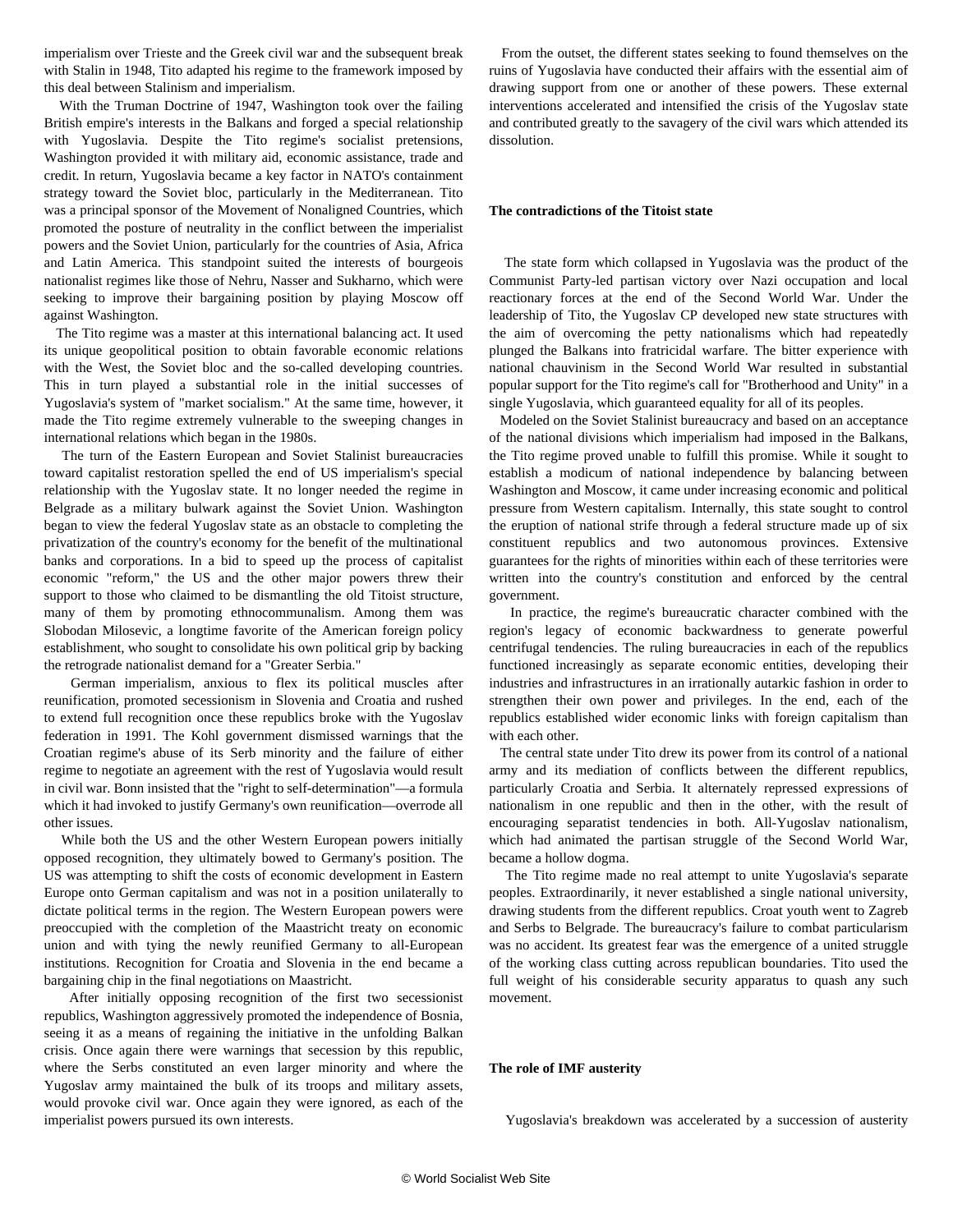programs dictated by the foreign banks and the International Monetary Fund from the end of the 1970s onward. The aim was to extract payments on the country's ballooning foreign debt by slashing domestic consumption. The IMF measures had a devastating impact. By the mid-1980s unemployment reached depression levels, while inflation and wage controls sent real incomes plummeting to their lowest level in two decades. The result was growing social polarization throughout Yugoslavia between those with access to hard currency and those without, as well as between the wealthier republics—Slovenia and Croatia—and the rest of the country.

 Slovene and Croatian party leaders and bureaucrats argued in the language of Reagan and Thatcher for a kind of Yugoslav "trickle down" economy. They demanded that firms in Croatia and Slovenia be allowed to keep all of the income from their more extensive export economies rather than contributing a portion to the development of the less advanced areas to the south. They charged that taxation for this purpose amounted to a form of "national exploitation." With increasing access to foreign capital from Austria and Germany, they were able to defy the demands of the central government in Belgrade.

 Having previously encouraged economic decentralization, the IMF now demanded that the central government assume greater powers to impose strict fiscal and monetary discipline over the different republics. Deprived of any means of ameliorating the social crisis, the Belgrade government took on the role of a collection agency for the foreign banks. The bureaucracies in the different republics saw no interest in supporting this central government and instead sought to increase their economic and political autonomy.

#### **A prerevolutionary situation**

 As Susan Woodward, the author of the insightful study of Yugoslavia's disintegration, Balkan Tragedy, notes:

 "By 1985-86 the preconditions of a revolutionary situation were apparent. The increasing rate of unemployment was above 20 percent in all republics except Slovenia and Croatia. Inflation was at 50 percent a year and climbing. The household savings of approximately 80 percent of the population were depleted. Western currencies such as the Deutschemark and the US dollar were given preference in domestic exchange. Allocation decisions increasingly became stark questions of survival. Attempts to alleviate the pressures made inflation worse and undermined economic management. This economic polarization led to social polarization" (Susan L. Woodward, Balkan Tragedy: Chaos and Dissolution After the Cold War [Washington, D.C.: The Brookings Institution, 1995], p. 73).

 The working class of Yugoslavia proved unable to take advantage of this prerevolutionary situation by putting forward its own independent political alternative to the rotting bureaucratic state. Instead, the ruling bureaucrats, joining forces with extreme nationalist and outright fascist opposition and emigre groups, were able to channel this prerevolutionary situation into a fratricidal struggle to carve out new ethnically homogeneous territories.

 It was not for a lack of working class struggle. In response to the first round of IMF austerity programs, work stoppages rose by 80 percent from 1982 to 1983. By 1987 the government officially reported 1,570 strikes involving 365,000 workers. And in 1988 the number of strikes rose to 2,000. By the fall of 1988—less than three years before the outbreak of war—mass delegations of workers from Croatia, Vojvodina and Serbia were taking their protests for the first time in the postwar period to the steps of the federal parliament in Belgrade.

 Nor did the overwhelming majority of the population throw its support to national particularism. Repeated demonstrations against the drive to war expressed broad opposition to Yugoslavia's dismemberment. What the working class lacked, however, was a perspective and a leadership capable of uniting it in an independent struggle against the alliance of ex-Stalinist bureaucracies and communalist politicians. Substantial sections of workers and, in particular, the youth were disoriented as a result of the destructive policies of Stalinism and the attempt of the Yugoslav bureaucracy, like its counterparts throughout Eastern Europe, to identify its own rule and privileges with "socialism."

 Yugoslavia has provided one of the sharpest manifestations of the crisis of leadership confronting the working class on a world scale. The bureaucracies which have dominated the workers movement—Stalinist, social democratic and trade union—either opposed from their origins or long ago rejected the struggle for the international unity of the working class against capitalism. All of them have adopted policies based on nationalism and support for the profit system. Given this political vacuum, the emerging bourgeoisie was able to divert the immense discontent with the social conditions prevailing in Yugoslavia into right-wing and chauvinist channels.

 Figures who in another period would have been shunned as criminals and psychopaths were elevated to the status of national heroes and political leaders. Unemployed youth, school graduates without any prospect of finding work and other oppressed layers, rather than finding a revolutionary road, were recruited to slaughter one another in ethnicallybased armies and militias. The type of fratricidal civil war taking place in the former Yugoslavia did not fall from the sky. It is the price paid by the Yugoslav working class for the absence of a revolutionary leadership and perspective. This is what makes so reactionary the attempts by the WRP and other self-proclaimed "socialists" to dress up this retrograde development as a struggle for "national self-determination."

 Slovenia was the first of the Yugoslav republics to take the road of national separatism. It claimed independence for the old republic on the basis of the right of self-determination of the Slovene ethnic nation. Croatia followed Slovenia's example. In Croatia, however, the matter was more complex. The republic contained a Serb minority which, before Yugoslavia's breakup, amounted to 12.2 percent of the population. This minority suddenly found itself dragged, against its will, into a newly independent Croatia. The last time this had happened, in World War II, the Serbs of Croatia had been herded into concentration camps and slaughtered by the hundreds of thousands.

 The Tito-era constitution of the Croatian republic had sought to overcome Serb fears by declaring the republic to be a community of "the Croatian people in brotherly unity with the Serbs of Croatia." The document drafted by the nationalist politicians led by Tudjman, however, proclaimed an independent Croatia to be the state of the Croatian nation, linking citizenship to ethnicity and relegating Serbs to a status of inferiority in a country they had inhabited for several hundred years.

 The Tudjman regime accompanied the resurgence of ethnic nationalism with discrimination against the Serbs. It revived the symbols of the World War II-era Ustashe regime and sought to rehabilitate its politics. In response, Serb nationalist elements asserted their own right to selfdetermination, also guaranteed under the Yugoslav constitution. They demanded a break with Croatia and unity with Serbia. War was the inevitable result.

 In Bosnia the rise of ethnic nationalism posed the gravest threat. Here there was no ethnic majority and the three constituent populations were largely intermingled. The Moslems constituted a bare plurality with less than 40 percent of the population, while the Serbs accounted for more than 30 percent and the Croats 17 percent.

 Here as well ethnic nationalist parties gained the upper hand. To understand this, one has to consider the political context—the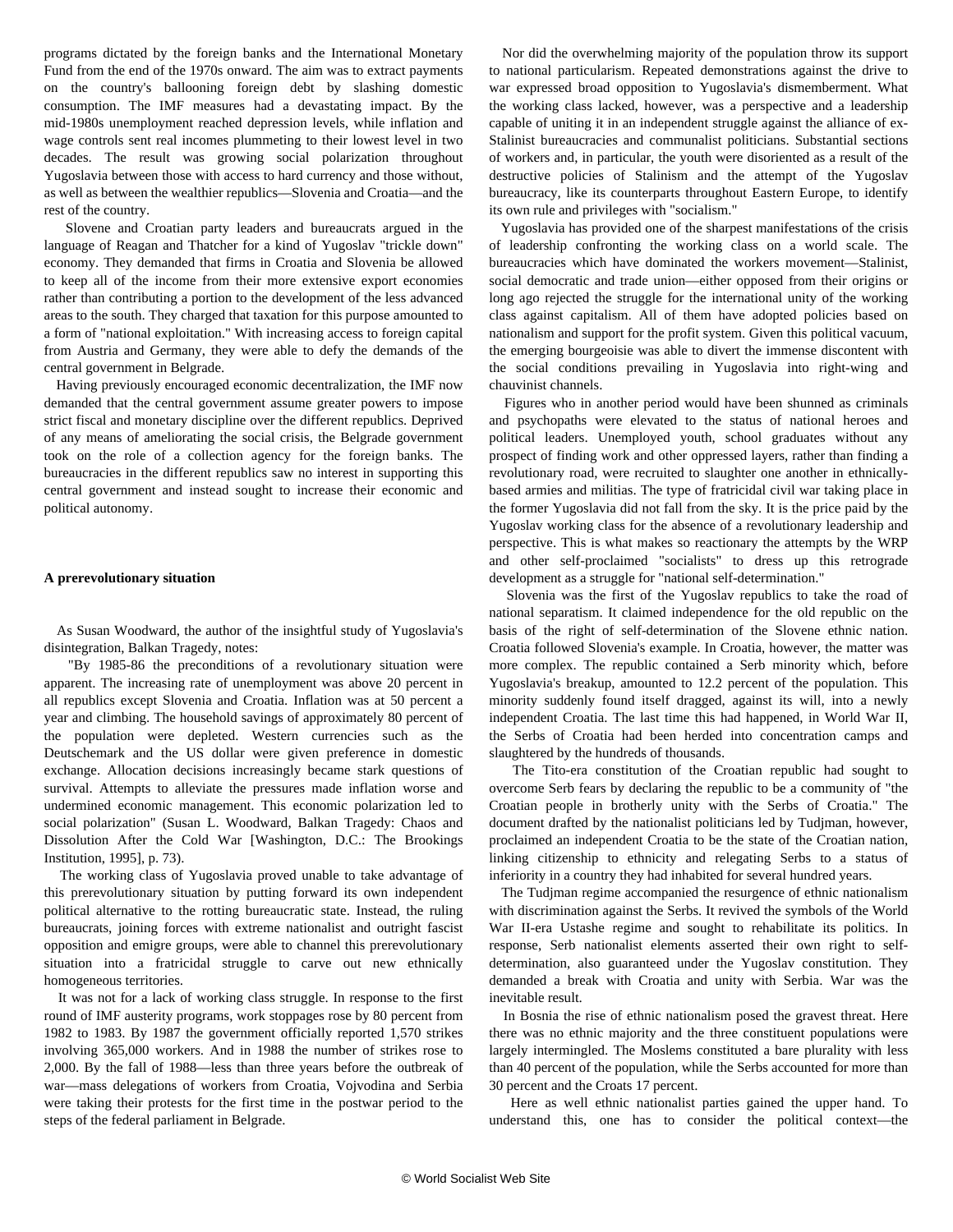disintegration of Yugoslavia, the rise of virulent nationalist movements in Slovenia, Croatia and Serbia, and, above all, the absence of revolutionary leadership in the working class. Three parties—the Moslem SDA of Izetbegovic, the Croat HDZ and the Serb SDS—together won 80 percent of the votes in the 1990 elections, each gaining a share of votes roughly equivalent to the population of the ethnic communities they claimed to represent. Each of these parties appealed for votes on the basis of ethnic identity and all of them were explicitly anticommunist. Moreover, all three directed their ethnocommunalist appeals across the old republican borders.

 The SDS sought to carve out Serb enclaves in both Croatia and Bosnia, resurrecting the old demand for the unification of the Serbs in one state. The HDZ, which calls itself the "Party of all Croats in the World," took control of western Herzegovina, making no secret that its goal was annexation to Croatia. Finally, Izetbegovic's SDA sought support in the Sandzak area of Serbia and Montenegro, insisting that its Moslem population be united with that of Bosnia. Despite the obvious conflict between their different nationalist projects, these three parties formed a grand coalition, excluding from the government all parties which appealed in any way across ethnic lines.

 The Bosnian Serb and Croat nationalists supported Bosnia's partition and the unification of their own ethnic territories respectively with Serbia and Croatia. The Moslem nationalists, however, could look to no such patron outside of Bosnia-Herzegovina. They, therefore, insisted on the sanctity of the borders of the old republic of Bosnia-Herzogovina. Holding the plurality, they could still hope to dominate the territory. This was the basis of the SDA's supposed support for multi-ethnicity.

#### **Bosnia's independence**

 In October 1991 the Moslem SDA and the Croat HDZ united to push through a resolution declaring Bosnia-Herzegovina an independent state. This was not a reaction to some mass movement for Bosnian national independence. None existed. The SDA had at first opposed independence. Izetbe-govic lobbied Western European leaders to deny recognition to Croatia out of fear that it would provoke civil war in Bosnia. After Slovenia and Croatia went ahead with secession, however, the SDA decided to follow suit, hoping to win imperialist backing for its own nationalist project. As for the HDZ, it saw the move merely as a transition to partition and unification with Croatia.

 The Serb SDS responded to the declaration of independence by walking out of the government, denouncing the measure as a violation of the constitution's demand for consensus between the three groups on any such decision. On February 29-March 1, 1992 the Moslem-Croat bloc staged its referendum on independence, hastily called in an attempt to win recognition from the EC. Fully one-third of the population, the majority of the Serbs, boycotted the vote.

 Despite previous assurances that the Western powers would consider a referendum legitimate only if it attracted the participation of all three communities, Western Europe and the United States granted formal recognition. By then the civil war between Serbs, Croats and Moslems was already well under way. Bosnian Serb army units from the old Yugoslav People's Army represented the most powerful military force in Bosnia, backed by extreme nationalist militias and criminal gangs from Serbia. Croatia also sent regular army units into Bosnia which operated alongside fascist and nationalist militias. The principal fire of both of these forces was directed against the Moslem civilian population, which bore the overwhelming share of the casualties in the Bosnian conflict.

The fighting force of the Moslem-dominated Bosnian government was

initially drawn from the gangster elements of Sarajevo. Their defense of the city was inextricably bound up with their control of its lucrative black markets.

 As the fighting continued, with each side attempting to carve out defensible territories, the Izetbegovic government increasingly joined its claim to represent all of Bosnia with steps aimed at carving out a Moslem enclave. By 1993, SDA politicians and Moslem militias were largely abandoning the pretense of Bosnian national identity and openly working to create a Moslem state. Non-Moslems were expelled from villages and towns, while government officials publicly denounced intermarriage and sought the introduction of religious instruction in school. In 1994 the Izetbegovic regime effectively accepted partition and the status of a Moslem state, by joining in a federation with the Bosnian Croats, brokered by Washington, in which the Croats claimed full national rights. This is the reality of the "multi-ethnic" Bosnian state which the WRP claims socialists are obliged to defend.

 Large sections of the population in Bosnia, as throughout the former Yugoslavia, oppose ethnic nationalism. The SDS no more represents all Serbs than the SDA does all Moslems or the HDZ all Croats. As late as July 1991, more than 50,000 people marched in Sarajevo against war and in support of a united Yugoslavia. There are many reports of Serbs, Croats and Moslems protecting one another against the ethnic militias and armies ravaging Bosnia. Yet the WRP equates these genuine sentiments of the masses with the cynical calculations of the Croat and Moslem nationalist politicians and misrepresents them as support for "Bosnian selfdetermination." It thereby helps poison the political atmosphere and block any attempt to unite the working people of Bosnia and the Balkans as a whole across ethnic lines.

#### **The Krajina offensive and "multi-ethnicity"**

 The real content of the WRP's "multi-ethnic" politics found expression in a statement issued by its front organization Workers Aid for Bosnia in the midst of the NATO bombing campaign. Extolling the "growing movement in defense of multi-cultural society and the right of all people to live together in peace," the WRP declared, "This movement was recently given a tremendous boost by the defeat of the Chetniks in Croatia."

 According to the WRP, the "right of all people to live together in peace" was "given a tremendous boost" by a military operation in which nearly 200,000 people—the Serbs of the Krajina—were sent fleeing in terror from the Croatian army. Such is the logic of a party which has rejected Marxism in favor of ethnic chauvinism and imperialist politics.

 The UN issued a report recently on this "boost" for multicultural society. It cited the ongoing discovery of corpses of Serb civilians in the Krajina region two months after the cessation of last August's military actions. Among the dead was a 90-year-old woman. These were the people too old, sick or weak to escape.

 The report states: "Evidence of atrocities, an average of six corpses per day, continues to emerge ... the corpses, some fresh, some decomposed, are mainly of old men. Many have been shot in the back of the head or had throats slit, others have been mutilated.... Serbian homes and lands continue to be torched and looted."

 The report continues: "The crimes have been committed by the Croatian army, the Croatian police and Croatian civilians. There have been no observed attempts to stop it and the indications point to a scorched-earth policy."

 The Guardian newspaper cites a similar report issued by European Union monitors in Croatia. It states: "It is unclear whether the EU intends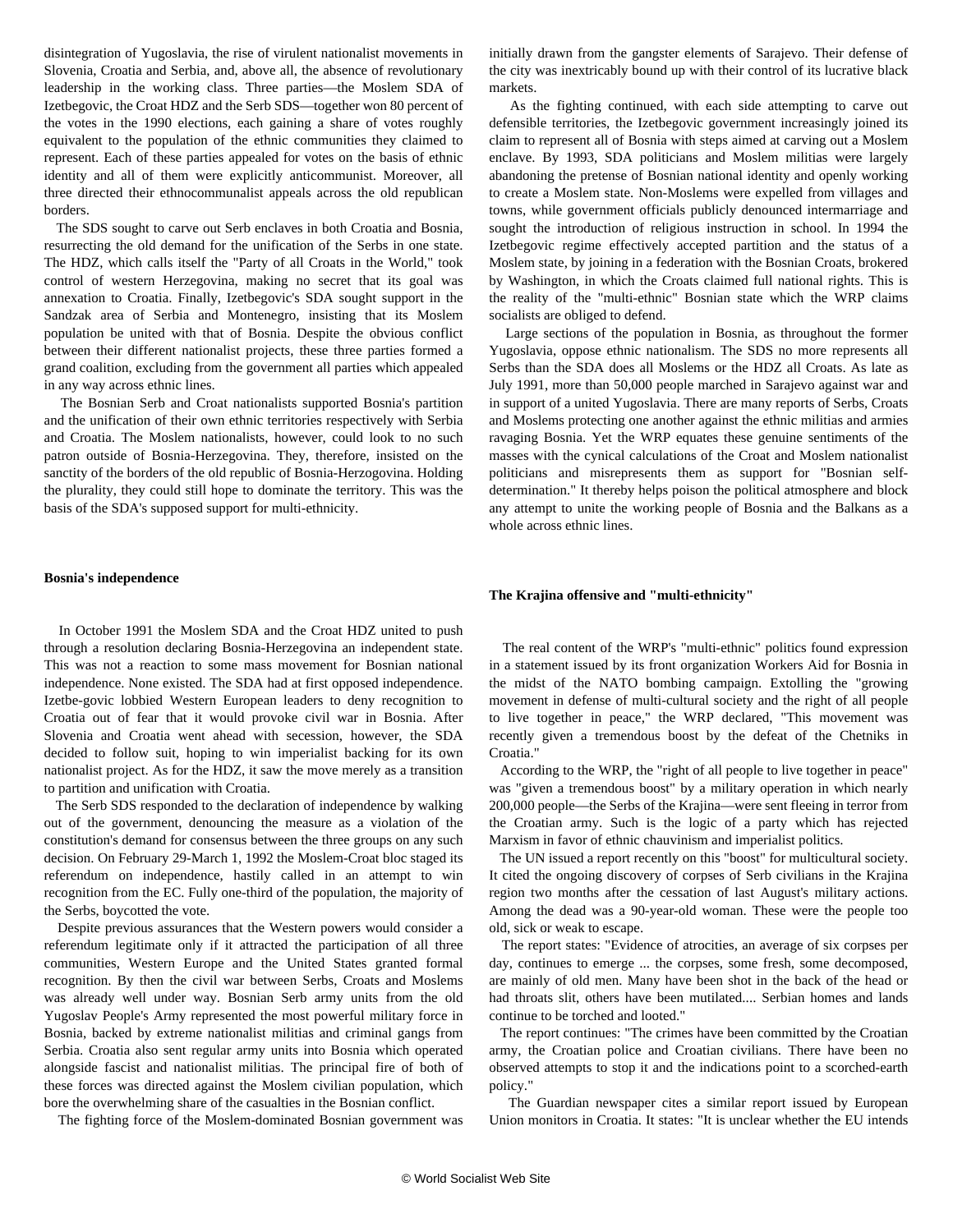to make its findings public. Croatia is seen as a potential partner and is expected to join the Council of Europe next year."

 One European diplomat stated, "I think that at the end of the day, there's enough of an understanding with Croatia to let sleeping dogs lie. It does leave a bad taste in peoples' mouths, but if one of the prices of a peaceful settlement will be closer relations between the EU, Croatia and the others, then so be it."

 The US State Department has worked to cover up the Zagreb regime's responsibility for these atrocities, carried out with the sanction of imperialism.

#### **The WRP hails Croatia**

 Following the lead of the EU and the US State Department, the WRP has dismissed all reports of atrocities against Serb civilians. It has attacked those who equate the Croatian regime's ethnic cleansing operations with the crimes of the Serb forces in Bosnia.

 Last May, following a previous Croat offensive which forced 15,000 Serb civilians to flee their homes in Western Slavonia, Workers Press denounced those making "hasty allegations of Croat atrocities." In that operation hundreds were killed in tank, artillery and aerial bombardments, their bodies thrown into mass graves. Thousands more were arrested and those who sought to remain were subjected to terror at the hands of marauding Croat militiamen.

 There is ample evidence of Croatian atrocities against Serbs in Croatia and against both Moslems and Serbs in Bosnia. By dismissing allegations of Croatian crimes out of hand, the WRP brands itself as a political accomplice in these murderous acts. In the September 23, 1995 issue of Workers Press the WRP went so far as to excuse atrocities in advance, publishing an article on the Moslem-Croat offensive in northwest Bosnia which stated:

 "We hope that the Bosnia and Herzegovina armed forces can keep the moral high ground as well as their military gains, by preventing reprisals and atrocities from their side. But we will not give any ground to those morally bankrupt ÛLefts' and Stalinists waiting to pounce on such lapses as proof that Ûall sides do it.'"

 Many such "lapses" had already taken place by the time the article was printed. Bosnian Moslem officers have made no secret of their order to summarily execute Serb prisoners of war. Serb civilians have been subjected to massacres in the towns and villages which have been overrun.

 Thus the WRP's outrage over ethnic cleansing and other atrocities, like that of the bourgeois politicians and media, is guided by political expediency. It is highly selective and enormously cynical. It has nothing to do with defending the working masses of the region. Rather, it is calculated to boost one nationalist clique over another and provide a pretext for imperialist intervention.

#### **Trotsky and selective outrage**

 Leon Trotsky, a war correspondent during the Balkan wars of 1912-13, passionately condemned Russia's bourgeois press and liberals like Miliukov for taking precisely such a position. They protested loudly against Turkish atrocities, while hushing up or denying the outrages committed by Serbian and Bulgarian troops against Moslem civilians.

 While Trotsky recognized a progressive element in the war waged by the Serbs and Bulgarians to break the grip of the Ottoman empire over the Balkans, he denounced this selective outrage over atrocities. He insisted that the liberals' exposure of Turkish atrocities stemmed "not from the general principles of culture and humanity but from naked calculations of imperialist greed."

 He added: "An individual, a group, a party, or a class that is capable of Ûobjectively' picking its nose while it watches men drunk with blood, and incited from above, massacring defenseless people is condemned by history to rot and become worm-eaten while it is still alive."

 The WRP and its leader Cliff Slaughter are just such worm-eaten figures. Convinced that there is no possibility of a socialist solution to the crisis, they are driven to express their hatred of the working class. The imperialist-inspired campaign on Bosnia provided them with just such an opportunity. They were swept up by it and transformed into nothing more than a minor instrument of imperialist policy.

 Even if, for the sake of argument, one accepted the WRP's false claims that the Serbs bore exclusive responsibility for atrocities and that the war itself was caused solely by Serb aggression—this would not alter the reactionary character of the WRP's intervention. Even under these conditions, socialists could not ally themselves with the bourgeois regimes of Tudjman and Izetbegovic. There are, moreover, no conditions that could justify the WRP's support for imperialist intervention. Such a policy represents a renunciation of principled politics, an abandonment of the independent standpoint of the working class, and a moral and political capitulation to the imperialist bourgeoisie.

 Marxists have never based their attitude toward war on such issues as who fired the first shot or which side was responsible for the greatest atrocities. Military aggression has always been understood as merely one link in a complex chain of events. Wars are not accidental. They are prepared by the social, economic and political developments which precede them.

 In World War I, there was never any doubt that Germany provoked the conflict. The ruling classes of France, Britain and Russia, however, used German aggression against "little Belgium" to promote their own war aims. Socialists opposed not only Germany, but all the imperialist powers. Under Lenin's leadership, they fought for the international unification of the working class to turn imperialist war into civil war; i.e., the revolutionary mobilization of the working class of every country against its "own" bourgeoisie.

 In 1914 the Serbian socialists opposed their own government, even though Serbia had been invaded by the Austria-Hungarian empire and faced foreign subjugation. They placed no confidence in the reactionary objectives of the Serbian state and recognized that the war in the Balkans was part of a global struggle in which rival imperialist interests were at play.

 In World War II, the aggression and atrocities carried out by Nazi Germany were even more overwhelming. Within the working class there existed a deep hatred for the Nazi regime. Yet the Marxists of the Fourth International fought, against the Stalinists and Social Democrats, to distinguish the opposition of the working class to Hitler from collaboration with imperialism. They insisted that the struggle against fascism was the task of the working class and could not be entrusted to any section of the imperialists. On this basis they refused to support any bourgeois governments, including the regime in Czechoslovakia and others which faced destruction at the hands of German imperialism.

 The WRP has broken with this basic Marxist attitude to the problem of war. At the end of the twentieth century, a century traumatized by war and genocide, the WRP would have people believe that imperialism can play a progressive role. What possible facts can be advanced to justify the assumption that the solution to the horrors of ethnic cleansing in Bosnia lies in the victory of one or another nationalist clique or in the intervention of the imperialist powers? The WRP does not bother to address this question. It simply echoes the American and European ruling classes and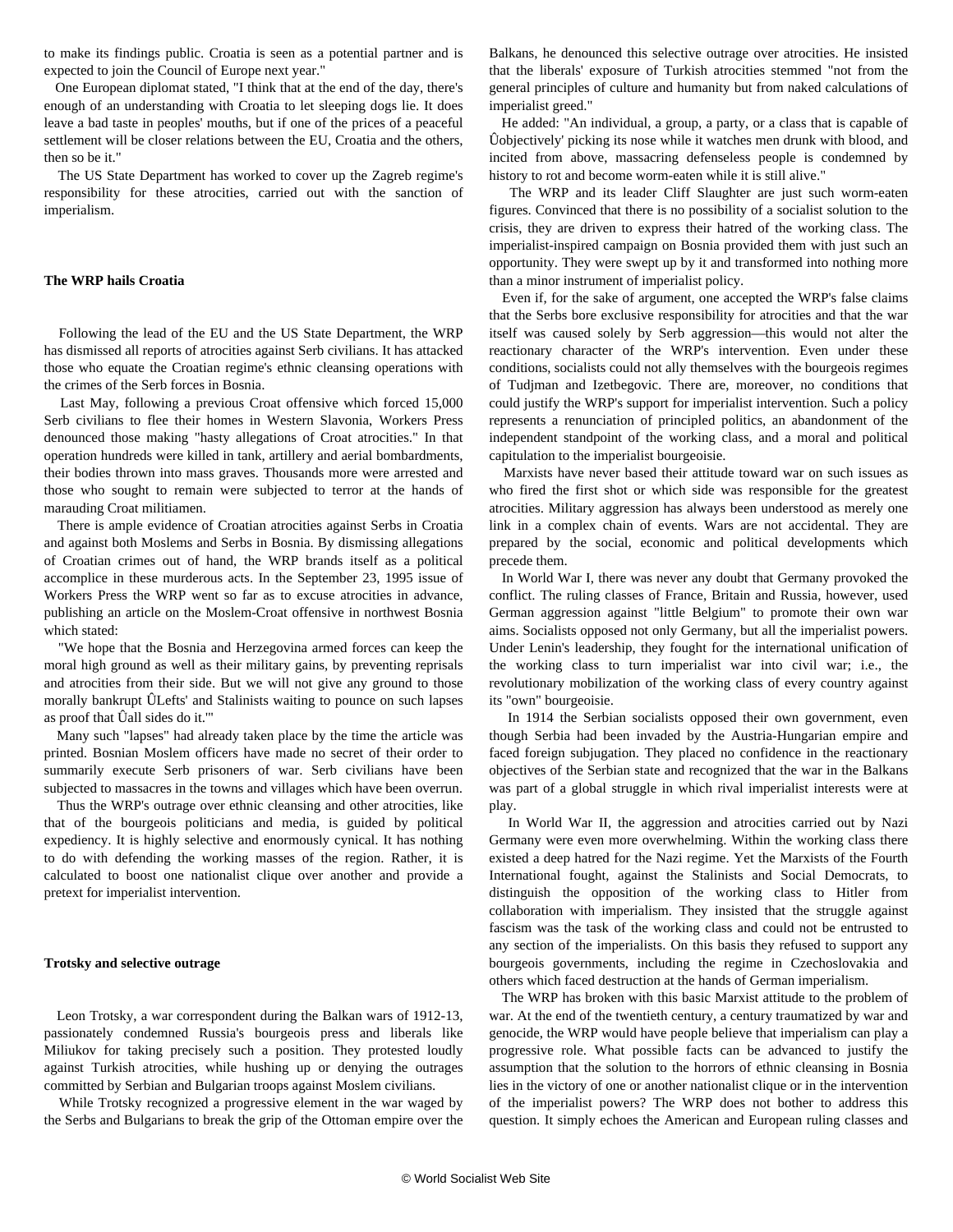#### **The continuation of politics by other means**

 Marxists have long cited the perceptive thesis of Clausewitz that war is merely the continuation of politics by other means. They judge the character of a given conflict not on the basis of moral revulsion over the crimes carried out by one or another of the combatants or superficial impressions over which side represents the "aggressor." Rather they seek to make a scientific analysis of the social forces underlying the conflict, the class nature of the contending regimes and the class significance of the politics which have preceded the war and determined its general form.

 What are the politics which are pursued through NATO air strikes, massacres and forced expulsions of whole populations in the former Yugoslavia? Within the former republics, the present political leaderships consist of narrow cliques of ex-Stalinist bureaucrats, anticommunist politicians and aspiring capitalists who are seeking to expand their own power and wealth and obtain a more advantageous relationship with foreign capital by promoting ethnic nationalism and separatism. As for the foreign powers, each is pursuing, behind a smokescreen of moral posturing, its own definite interests in the Balkans. The scramble for economic, political and military influence in the region is part of an increasingly bitter interimperialist struggle for domination of world markets.

 A major aim of Washington's intervention is the preservation of its dominant position in a NATO alliance which has lost its raison d'etre following the Warsaw Pact's dissolution. Having fallen behind Germany in the drive to exploit the newly opened markets to the east, American capitalism seeks to use its supremacy within NATO to assure itself a continued grip over European affairs. Moreover, by unleashing its bombers and cruise missiles on the Bosnian Serbs, the US has set an example for the smaller nations of the world: this is the fate awaiting those who defy American dictates.

 US military actions are driven by definite geopolitical considerations. These were spelled out in a Pentagon document which first came to light in 1992. Charting strategic policy in the wake of the Soviet Union's collapse, the document stated that Washington's main concern was to maintain its military predominance and prevent the emergence of any potential rivals, either global or regional. Among the latter it cited the danger of an expanded Serb state, potentially in alliance with Russia.

 In a lead editorial announcing its support for Clinton's Bosnian intervention, the Wall Street Journal made no secret of these strategic considerations. "Bosnia," it wrote, "is properly seen as a training run for how we react if, or when, Russia uses ethnic excuses to lunge at one of its neighbors—a Baltic port, for example."

#### **Germany intervenes**

 Germany has played a leading role in the Yugoslav crisis since well before the outbreak of armed conflict. Its economic and political weight enhanced by reunification, it has chosen the Balkans as the arena to openly pursue Weltpolitik for the first time in 50 years. It provided political and economic support for the separatist political movements which emerged in Slovenia and Croatia, promoting the independence of these ministates in order to bring them back under the wing of German imperialism.

 Bosnia has provided Germany with the pretext for abolishing its constitutional ban on using military forces abroad, thereby shedding the pacifist pretensions of the postwar period. The government of Chancellor Helmut Kohl sent German Tornado warplanes to support the NATO air strikes. Their entry into the conflict came on the fifty-sixth anniversary of the German blitzkrieg against Poland.

 French and British imperialism entered the Balkans with the two largest UN troop contingents to assert their own military power within the newly unified Europe. In both countries, sharp divisions have emerged in the ruling class over whether to orient towards Serbia or Croatia. Both, however, view Germany's renewed strength with apprehension and are attempting to demonstrate in Bosnia that they can handle Europe's military problems. France has combined its "peace-keeping" function in Bosnia with the ostentatious testing of nuclear weapons in the South Pacific.

 A spokesman for the Paris-based Institut Francais des Relations Internationales recently spelled out the militarist calculations of the French bourgeoisie, stressing "the important role that the French nuclear weapon can play in helping to reinforce German security at a time when the US's presence and guarantee in Europe cannot be relied on to last indefinitely." Against what threat such nuclear weapons are required the author does not bother to say. France's missiles may be aimed at Moscow, Washington, Berlin or all three.

 Finally there is the role of Russia. Having subordinated itself to imperialist foreign policy, the capitalist restorationist regime of Boris Yeltsin finds itself excluded from the Balkan carveup and threatened by the extension of the NATO alliance to Russia's very borders. American officials dismissed Yeltsin's denunciations of the NATO bombings in Bosnia and his warning of a "return to two armed camps that are at war with one another" as a matter of domestic politics. One could just as easily attribute the US decision to intervene to Clinton's concerns over the 1996 election campaign. Such motives, however, can only be secondary.

 Russia has played a decisive role in Balkan affairs for centuries, both before and after the October 1917 Revolution. Whatever the fate of Boris Yeltsin, history and geography—the Dardanelles outlet from the Black Sea, for example—dictate that it will continue to assert its interests in the region, including by military means.

 Global tensions have broken to the surface in the conflicts arising from the dissolution of the former Yugoslavia. The present conflagration, just as the Balkan wars of more than 80 years ago, can emerge as the antechamber of a world imperialist war. Once again the world is being redivided, beginning in the Balkans.

#### **Bosnia and Spain**

 The WRP has made its central demand the lifting of the UN arms embargo on the former Yugoslavia. In recent months it has attempted to equate the war in Bosnia with the Spanish Civil War of 1936-39, comparing the official ban on arms shipments to Bosnia with the nonintervention pact signed by the British and French governments in 1936. In its August 12 article, Workers Press made an odd reference to Spain in the course of an attack on Britain's Defense Secretary Michael Portillo. The WRP criticized Portillo for calling the Krajina offensive an example of "ethnic cleansing."

 "Ironically," it stated, "if it hadn't been for the British and French governments' arms embargo against Republican Spain during the Civil War, Portillo's father might not have had to leave his home as a refugee."

 There are definite and very reactionary political conceptions behind this remark, which has the character of a moral appeal to a right-wing Tory minister. The attempt to equate the Spanish Civil War with the Bosnian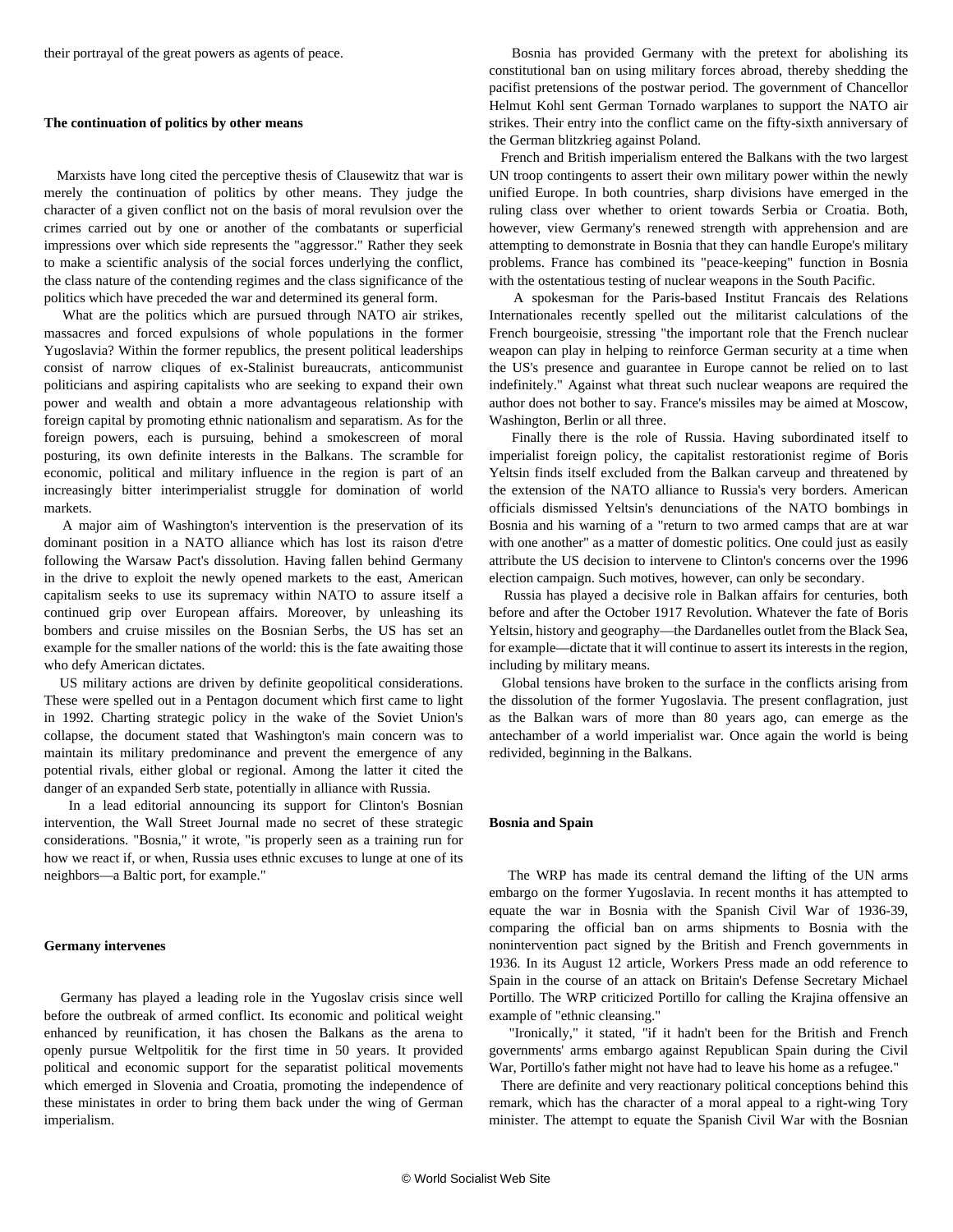conflict is fraudulent. In Spain, war broke out as the result of an attempt of the bourgeoisie to suppress a proletarian revolution by means of fascist reaction. In Bosnia, war resulted from the disintegration of the state of Yugoslavia and the strivings of rival nationalist cliques to carve out successor states by fomenting nationalism and winning the aid of the imperialist powers.

 But more is involved here than a historically flawed analogy. The WRP is implying that the crucial issue in the defeat of the Spanish revolution and the triumph of Franco was a lack of arms on the loyalist side resulting from the nonintervention pact. One can search the writings of Trotsky in vain for a statement attributing the fascist victory in Spain to the failure of the British and French to provide the Spanish Republican government with arms.

 This was, in fact, the line put forward at the time by the Kremlin regime and its satellite "Communist" parties around the world. It served two interconnected purposes: to cover for the Commintern and the Spanish Communist Party and their role in crushing the revolutionary movement of the Spanish working class; and to further the foreign policy of the Kremlin, which at that time was focused on securing a "collective security" agreement with Britain and France against Germany. To this day the Stalinists and their apologists maintain that British and French "nonintervention" was the major factor in the victory of Franco.

 Trotsky heaped scorn on those centrists who echoed the Stalinist line and promoted illusions in the "democracies" coming to the aid of the Spanish revolution. He took it as a matter of course that British and French imperialism would do everything in their power to ensure the victory of the Spanish bourgeoisie and fascist reaction. The Fourth International fought not for the lifting of arms embargoes, but against the treacherous policy of the Kremlin-backed popular front, which subordinated the working class to the bourgeoisie by means of an alliance between the workers parties and the capitalist state. The FI fought for a revolutionary policy of defeating fascism by mobilizing the working class for the overthrow of the capitalist state and the carrying out of radical social measures. The key issues, Trotsky insisted, were not military, but political.

 The WRP's Bosnia campaign has never advanced an independent policy for the workers of the former Yugoslavia, nor proposed any social measures. Rather it insists that the working class has been destroyed and the class struggle has ceased. Its policy is that of uncritical support for Bosnia's bourgeois government, while appealing to the imperialist "democracies" to give it military support.

 The WRP's invocation of Spain has a definite political purpose: reviving popular front politics, only in an even more debased form. It is aimed at rallying support for imperialist intervention in the Balkans and promoting the illusion that the British bourgeoisie—and most particularly its Laborite representatives—can be won to the cause of "democracy."

#### **Alibis for Tudjman**

 One of the most sinister features of the WRP's attitude toward the former Yugoslavia is its sympathy for Croatia's right-wing strongman, Franjo Tudjman. In its August 12 article hailing the Croat offensive in the Krajina, Workers Press declared that despite their "gratitude" to Croatia for the recent expulsion of Serbs from the Krajina, "most Bosnians (and many Croats) remain distrustful of Croatia's President Tudjman." Workers Press sought to allay these suspicions. Referring to a well-publicized incident in London in which Tudjman, asked of his plans for Bosnia, drew a map on the back of a menu showing how the territory would be carved up between his regime and that of Slobodan Milosevic in Serbia, the WRP

declared, "there are doubts on the significance of this."

 No one who has studied Tudjman's political trajectory has any such doubts. He has repeatedly declared his support for a "Greater Croatia" through the annexation of Bosnian territory. Even his American patrons complain that his pathological hatred for Moslems has made it more difficult for Washington to impose its settlement. The ethnic carveup envisioned by Tudjman is already a de facto reality in Herzegovina, where Croat troops and fascist militias like the HOS and Black Legion slaughtered and expelled Serbs and Moslems in order to set up an ethnically homogeneous statelet of Herzeg-Bosnia. Residents of this ostensibly Bosnian territory use Croatian currency, obey Croatian laws and even voted for legislative representatives in the recent Croatian elections.

 Workers Press went on to state: "It is the lines drawn by the British and other imperialist statesmen on maps in Geneva that have proved more dangerous for Bosnia!... Behind nationalist gangsters like Karadzic and Milosevic, the biggest enemies of the Bosnian people (and ultimately of Croats and Serbs) are the great powers intent on carving up the Balkans."

 The WRP found the maps drawn in Washington and Bonn—backed up by Croat offensives, NATO air raids and US occupation—more to its liking. Tudjman is not on its list of enemies. Slaughter and the WRP have developed a peculiar affinity for this particular nationalist gangster.

 Tudjman became Croatia's president thanks largely to generous financial backing from right-wing nationalist and Ustashe exile groups. In his election campaign he called for "reconciliation" with Ustashe and the freeing of Croatia from what he termed the "Jasenovac complex," named for the concentration camp run by the fascist regime of Ante Pavelic during World War II. More than 700,000 Serbs and 30,000 Jews were slaughtered by the Croat fascists at this camp, the only one in Europe not run directly by the Nazis. He described the Ustashe regime itself as "an expression of the historical aspirations of the Croatian people."

 Tudjman's appeal was analogous to a candidate in Germany running on the promise to reconcile Germans with the positive contributions of Nazism and help rid them of their complex over Auschwitz. Tudjman rose to prominence within Croatian nationalist circles by insisting that the Serb death toll was greatly exaggerated and that "only" 70,000 were exterminated at the Jasenovac camp. He likewise denied that 6 million Jews were put to death in the Nazi Holocaust, claiming that a "mere" 900,000 were slaughtered.

#### **Tudjman's "Wilderness"**

 His major work, Wilderness, published in Zagreb in 1989, is a rabidly anti-Semitic tract which blames the Jews for the Holocaust, while justifying Hitler's "final solution." Thus he writes:

 "Whenever a movement, people, state, alliance, or ideology faces an adversary that threatens its survival or the establishment of its supremacy, everything possible will be done, and all means available used, to subdue or destroy the opponent. In such confrontations, nothing but the risk of self-destruction precludes a resort to genocide."

 And on the Nazi regime: "The idea of the world mission of the German ÛHerrenvolk,' seen as the highest race, was also based on the assumption of a Ûfinal solution' of the Jewish question, meaning that Jews were meant to disappear definitively from German and European history. An explanation of this should be sought—in addition to historical roots—in the fact that German imperialism, for geopolitical reasons, was primarily directed towards the domination of Europe. As such, Hitler's Ûnew European order' could be justified by the need both to remove Jews (more or less undesirable in all European countries) as well as to correct the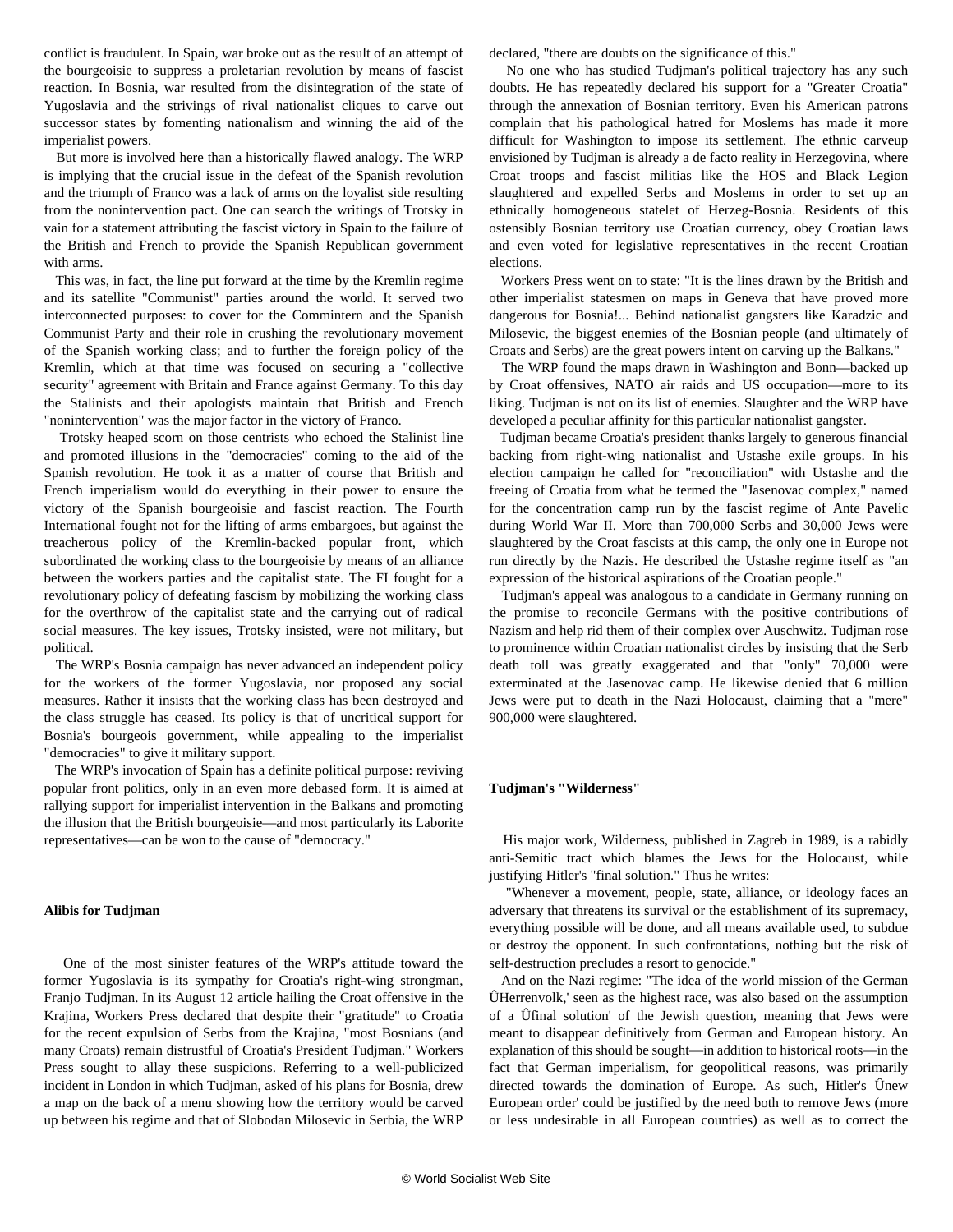Versailles (French-English) wrong." He goes on to note with approval an early Nazi scheme to send the Jews of Europe to Madagascar, declaring that "gradual extermination" was later made necessary by the protracted military campaign in Russia.

 He cites the Old Testament to prove that for the Jews "genocidal violence is a natural apparition, in line with man and his social nature.... Violence is not only permissible, it is advisable; moreover it is in accord with mighty Jehovah's words; it is to be used whenever necessary for the revival or renewal of the kingdom of the chosen people." Finally he makes the outrageous claim that the Ustashe concentration camp at Jasenovac, where tens of thousands of Jews were exterminated, was run by the Jews themselves.

 The WRP makes political alibis for this man and hails his military victories. It has denounced those within its own ranks who have dared question this orientation. This support for Tudjman is not merely some sick platonic infatuation on the part of Cliff Slaughter. The WRP's sympathy for the Croatian right has found expression in definite practical activities.

#### **Workers Aid for Bosnia**

 In 1993 the WRP acknowledged that it developed its Workers Aid for Bosnia campaign, consisting of truck convoys to the Bosnian city of Tuzla, in direct collaboration with the Croatian regime. As Dot Gibson, the central organizer of the convoys, stated, the party coordinated the campaign through meetings with "representatives of the Croatian foreign ministry and ... the Bosnia Herzegovina government, where we discussed opening of aid routes."

 She revealed that "the Croatian foreign ministry proposed that we go from Zagreb to Zupanja, in order to travel out of Croatia and to go to Tuzla through the northern corridor" (Workers Press, November 6, 1993). The Croatian foreign ministry suggested this "northern corridor" to further its own military objectives, now realized in the overrunning of the Krajina. Domination of the northern corridor by the Bosnian Serbs allowed the resupply of the Krajina region, and ending Serb control was, therefore, a key military objective of the Zagreb regime. When the WRP was unable to send its trucks by this route, Gibson addressed a direct appeal to Gojko Susak, Croatia's defense minister. This man is a former Canadian pizza magnate who returned to his homeland in the late 1980s and used his fortune to bankroll Tudjman's election and pursue his twin obsessions: anticommunism and the pursuit of a "Greater Croatia." He is well known as the leader of the most fascistic wing of Tudjman's Croatian Democratic Union, based in the Croat enclave of Herzegovina.

 In her letter, dated January 10, 1994, Gibson called upon Susak to order "the HVO forces [the Croat nationalist militia in Bosnia-Herzegovina, whose leaders are indicted war criminals] to clear the way" for the WRP's "humanitarian aid convoy" to Tuzla. This constituted a direct appeal to the Croatian regime to launch an offensive against the Bosnian Serbs. It predated by one year the deal forged by the US State Department with Zagreb to carry out just such an attack.

 Now Tuzla is to become the headquarters of the American army. It is hardly a coincidence that the WRP and the US military both chose this city as the focus of their activities. The WRP's orientation to Tuzla arose as a byproduct of its relations with the Croat regime, US imperialism's principal agent in the region. Will the WRP now wage a campaign for the working class to resist US occupation and fight for the expulsion of imperialist forces? No one should hold his breath. Even if it chose to pay lip service to such a slogan, it would be meaningless. The entire content of the WRP's political intervention over the past three years has been to

prepare the way for the US tanks rolling into Tuzla.

#### **Slaughter's "real solution"**

 The WRP's uncritical support for Croatian chauvinism apparently provoked misgivings even in the reactionary political milieu which it inhabits. The Workers Press carried a prominent editorial entitled "A real political solution for Balkan peoples." Slaughter later announced, in response to internal criticism of this editorial, that the piece was "largely based on notes written by me." This claim to the authorship of the WRP's right-wing line is an exceedingly rare occurrence for the party's secretary. Anyone familiar with Slaughter's modus operandi knows that he normally works behind the scenes, letting others do his dirty work, while he preserves an air of political ambiguity.

 Now Slaughter is claiming personal responsibility for the WRP's line. To whom is this announcement directed? Certainly not to the working class. He wants it known in ruling class circles that, in time of war, Cliff Slaughter can be counted on. Slaughter endorsed Workers Press's view of the Krajina offensive declaring: "There is no doubt that the military offensive of Tudjman's Croatian forces has created a more favorable military situation for the fight of Bosnia." He added, however, that "it is of even greater importance to recognize that in the final analysis there are no military solutions to the crisis in the Balkans. The only solution is a political one."

 Certainly Clinton and Kohl would both accept that "in the final analysis" the military offensive which they sponsored in Krajina and the NATO air assault in Bosnia are merely means to a definite political end: an agreement which divides the Balkans into new spheres of influence. It was to this end that the Clinton administration sequestered Milosevic, Tudjman and Izetbegovic at Wright-Patterson Air Force base in Dayton, Ohio.

 The Workers Press editorial goes on to state that this solution "involves the establishment of political independence on the part of the working class in Bosnia-Herzegovina, in Serbia and in Croatia." That is, the independence of the working class is to emerge not in united opposition to, but as a byproduct of, the carveup of Yugoslavia into ethnically-based statelets. This "independence," to be achieved with the support of NATO, would chain the working class to the separatist projects of ruling cliques of ex-Stalinist bureaucrats and bourgeois nationalists in each of the former Yugoslav republics.

#### **"Lining up with the British ruling class"**

 Having advanced this reactionary political solution, Slaughter reiterates the WRP's support for the ongoing military actions on the part of Croatia and its foreign backers. Declaring the necessity to "take sides in the war in the Balkans," he claims that failure to do so would mean "lining up with the British ruling class." Slaughter found himself lined up with this ruling class when British warplanes joined the NATO bombardment of the Bosnian Serbs. He not only supported this imperialist intervention, he and the WRP had publicly demanded it.

 The editorial cites as a "break in the situation in Britain" the holding of "two large demonstrations in defense of Bosnia" and the "nonstop picket" on Downing Street. The political purpose of these protests was to demand that Britain and the other imperialist powers take military action against the Serbs. Slaughter continues, "Unlike many on the left who are content